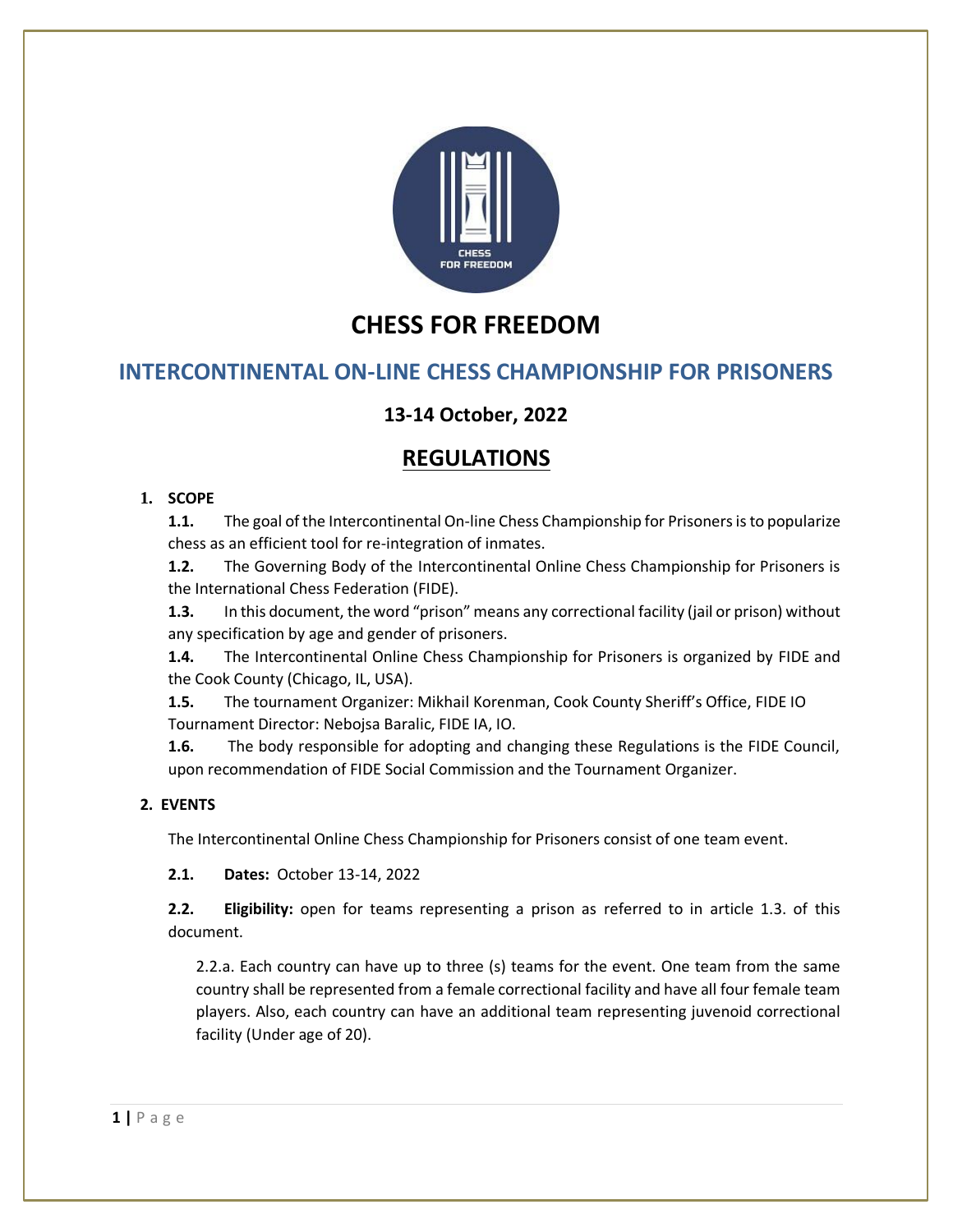2.2.b. The team consists of four (4) players with unlimited number of substitutes. It is only inmates/prisoners (no staff) who are eligible to represent the team as players. The team can be composed of players representing several institutions in one country.

2.2.b. All names of the participants shall be anonymous and can only be disclosed for non-competing purpose (such as media report) if the legal rules of the respective country allow disclosing the names of prisoners. FIDE and/or tournament organizers (Cook County Sheriff's office, Chicago, II, USA) have no responsibilities of disclosing the names of participants.

#### **2.3. Format:**

2.3.a. The main tournament will be a Round-robin team tournament; 7 rounds.

2.3.b. All rounds shall be played in one day, October 13, 2022.

 2.3.c. All teams will be divided into the groups of 8 teams per group. The group drawing will be made on September 22, 2022. The teams will be divided into groups according to their time zones.

 2.3.d. There shall be no more than 8 hours' time difference between the countries in each group.

 2.3.e. In case that one of the groups may have less than 8 teams, tournament organizers may open the field for additional team (if available) from participating countries. No two teams from the same country shall be placed in the same group, unless the second team is a Female or Juvenile team.

 2.3.f. The two top teams from each group will advance into the Championship Round (or FINAL GROUPS) that will occur at the second day of the event, October 14, 2022. 2 top teams from Group 1, 2, 3, 4, 5, 6, 7, 8 will advance into the Final Groups A and B.

2.3.g. The Championship Round will be a round-robin team tournament. Each final group shall play a round robin of 7 rounds. The format of the Championship round may be modified depending on the total number of the teams registered and the best option to accommodate the qualified teams in reasonable playing time. A separate format will be arranged for Female/Juvenile Championships.

2.3.h. The top two teams of each Final Groups shall qualify for the Final Match.

#### 2.3. i. FINAL MATCH

- The final duel consists of two matches. In the first match, the first-named team in a duel has white on the odd-numbered boards and black on the even-numbered boards in the first match; and white on the even-numbered boards and black on the odd-numbered boards in the second match.

- The drawing of colours for the final match will be organized immediately after the last game in Final Groups.

2.3.j. The tie-break system is described in Annex II "Tie-break Rules", Article 1.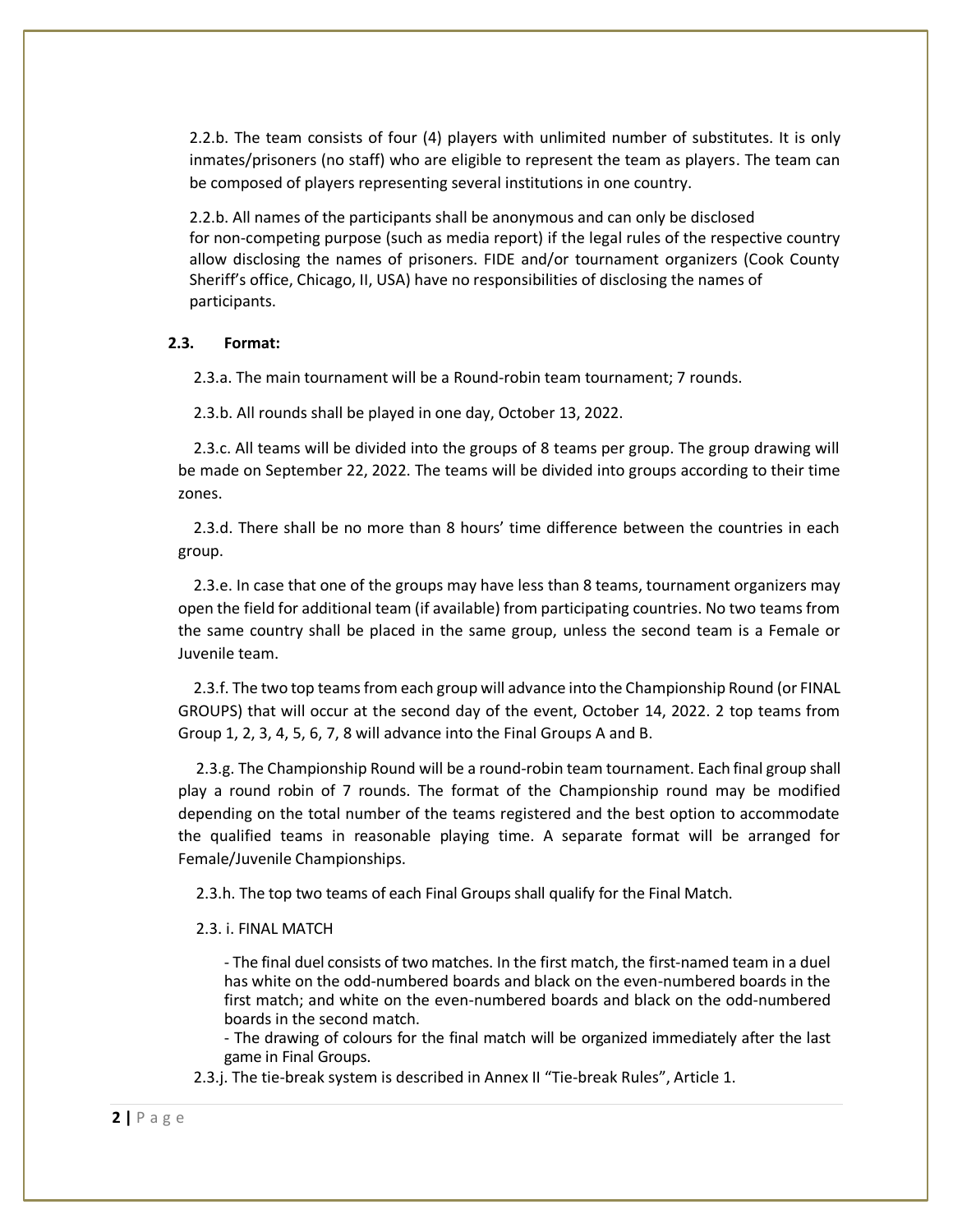**2.4. Time control:** Game in 10 min + 5 sec per move starting from move 1.

### **2.5. Pairings**

2.5.a. The pairings shall be made available a week prior of the event (on October 6, 2022)

2.5.b. All players from all teams shall be considered unrated.

| <b>DATES</b>          | <b>TIME</b> | <b>EVENT</b>                                                   | <b>SYSTEM</b>                                                 |  |
|-----------------------|-------------|----------------------------------------------------------------|---------------------------------------------------------------|--|
| 6 October             | <b>TBA</b>  | Training day                                                   | Test matches for all times (it is not obligatory)             |  |
| STAGE 1. GROUPS       |             |                                                                |                                                               |  |
| 13 October            | <b>TBA</b>  | <b>GROUP 1</b>                                                 | 8 teams. RR, 7 rounds.<br>2 best teams advance to FINAL GROUP |  |
| 13 October            | <b>TBA</b>  | <b>GROUP 2</b>                                                 | 8 teams. RR, 7 rounds.<br>2 best teams advance to FINAL GROUP |  |
| 13 October            | <b>TBA</b>  | <b>GROUP 3</b>                                                 | 8 teams. RR, 7 rounds.<br>2 best teams advance to FINAL GROUP |  |
| 13 October            | <b>TBA</b>  | <b>GROUP 4</b>                                                 | 8 teams. RR, 7 rounds.<br>2 best teams advance to FINAL GROUP |  |
| 13 October            | <b>TBA</b>  | <b>GROUP 5</b>                                                 | 8 teams. RR, 7 rounds.<br>2 best teams advance to FINAL GROUP |  |
| 13 October            | <b>TBA</b>  | <b>GROUP 6</b>                                                 | 8 teams. RR, 7 rounds.<br>2 best teams advance to FINAL GROUP |  |
| 13 October            | <b>TBA</b>  | <b>GROUP 7</b>                                                 | 8 teams. RR, 7 rounds.<br>2 best teams advance to FINAL GROUP |  |
| 13 October            | <b>TBA</b>  | <b>GROUP 8</b>                                                 | 8 teams. RR, 7 rounds.<br>2 best teams advance to FINAL GROUP |  |
| STAGE 2. FINAL GROUPS |             |                                                                |                                                               |  |
| 14 October            | <b>TBA</b>  | <b>FINAL GROUP A</b>                                           | 8 teams. RR, 7 rounds.<br>The best team advance to FINAL      |  |
| 14 October            | <b>TBA</b>  | <b>FINAL GROUP B</b>                                           | 8 teams. RR, 7 rounds.<br>The best team advance to FINAL      |  |
| STAGE 3. FINAL MATCH  |             |                                                                |                                                               |  |
| <b>TBA</b>            | <b>TBA</b>  | <b>FINAL</b><br>2 teams qualified from<br>FINAL GROUPS A and B | KO duel of two matches + TB                                   |  |

#### **2.6. Schedule**

#### **2.7. Team standings:**

a) Scoring system: match points. A win scores 2 points. A draw scores 1 point. A loss scores 0 points.

b) The tie-break system is described in Annex II "Tie-break Rules", Article 1.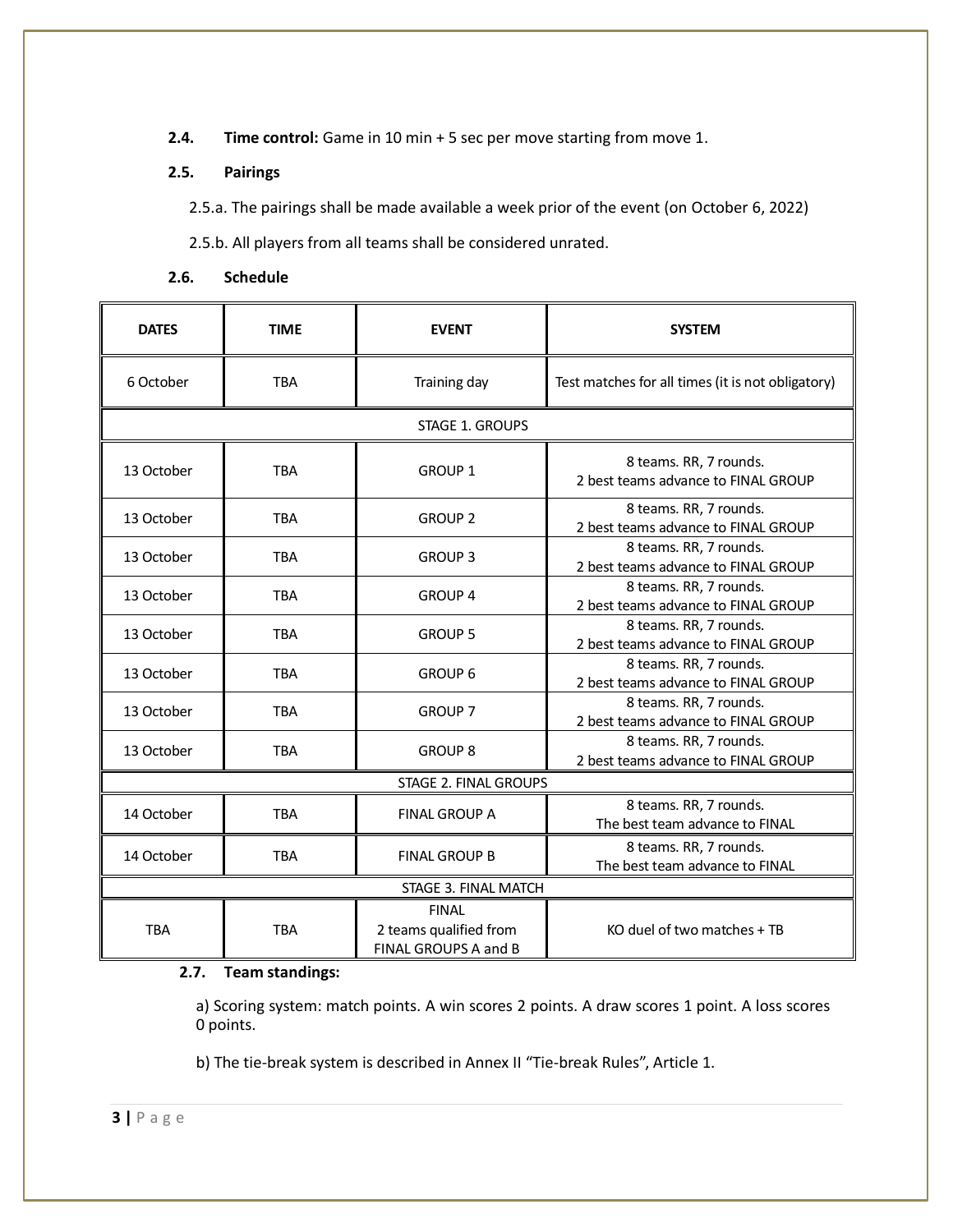**2.8. Awards.** The winning team shall be announced the Winner of the Intercontinental Online Chess Championship. Special certificates should be awarded to the members of the winning team.

#### **2.9. Registration**

2.9.a. Each correction facility shall complete the on-line registration form <https://cutt.ly/WFww8hF> and submit an email confirmation of team participation to the Tournament Organizer [\(mikhail.korenman@ccsheriff.org\)](mailto:mikhail.korenman@ccsheriff.org).

2.9.b. The participating countries can submit additional team(s) for the waiting list in a case that tournament organizers may look for additional teams to complete the 8-teams field for each group.

2.9.c. The registration deadline is September 21, 2022.

2.9.d. There is no entry fee.

### **3. TECHNICAL ISSUES**

**3.1**. Social Commission, in consultation with the Tournament Organizer, shall nominate the Chief Arbiter, the Deputy Chief Arbiter, assistant arbiters.

**3.2.** The technical meeting for the event shall take place on a week of September 15<sup>th</sup> 2022 via Zoom conference call. The representatives from all participated teams are obligated to attend the meeting.

**3.3.** The event is not rated by FIDE or any individual chess federations.

## **4. CONNECTION TO THE PLAYING ZONE**

**4.1.** Playing zone for the event is [www.chess.com.](http://www.chess.com/)

**4.2.** Each participating team is responsible to have a secure site with 4 computers connected to the Internet.

**4.3**. Tournament Organizer will work with chess.com on providing 5 (five) free accounts for each team. 4 accounts shall be used for playing and one account can be used for local organizers to observe the tournament.

**4.4.** Tournament Organizer will work with chess.com to provide all accounts without any social interactions (chats etc.) are prohibited for accounts and no connections to any other activities on chess.com except playing the event tournament.

**4.5.** During a game, if player disconnects from the playing zone, the game clock shall continue running.

**4.6.** If the player can reconnect to the game before remaining time elapsed, the game can be continued.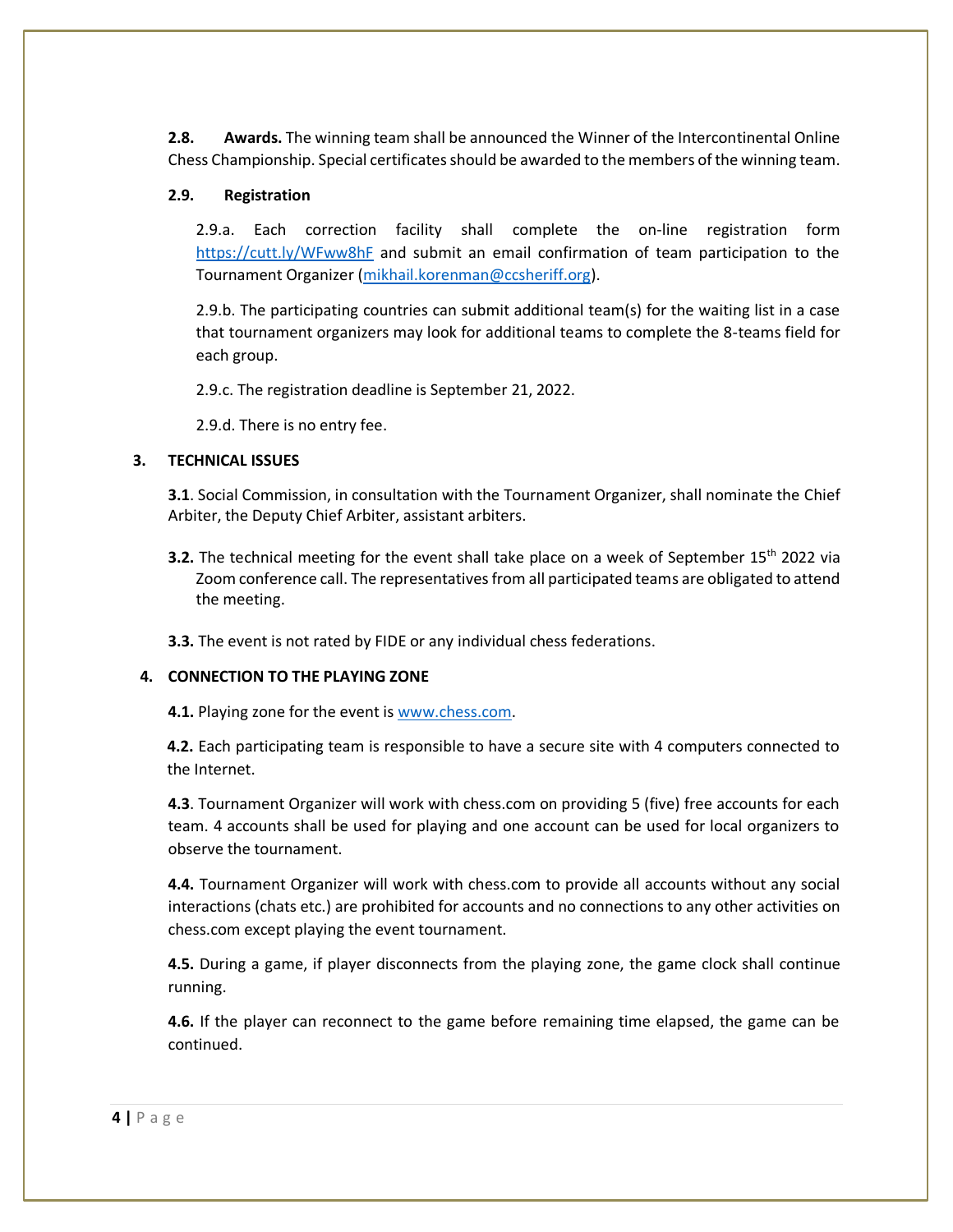**4.7.** If the player cannot reconnect to the game before the time elapses, then the player shall lose the game. However, the game is drawn if the position is such that the opponent cannot checkmate the player's King by any possible legal moves.

**4.8.** There are no video connections allowed for each individual player, but each site should allow one video connection covering the playing site through Zoom communication. Each team shall provide to Tournament Organizer a description how the video of the playing zone will be organized in compliance with their security measures.

#### **5. FAIR PLAY MEASURES**

**5.1.** It is every teams' responsibility to have at least one web camera covering the playing zone.

**5.2.** There shall be no web cameras facing any of the team players from the front unless the prison officials allow such representation of the players.

**5.3.** All teams shall only use the accounts provided from the tournament organizers with the support from chess.com. All accounts will be checked on security purpose and have no ways of any social interactions among the players.

**5.4.** It is each correctional facilities responsibility to eliminate any access to the general Internet use by the participants.

**5.5.** There will be no individual team player with access to Zoom communication.

**5.6.** All communications with the teams will be provided through the designated representatives from the correctional institutions or assistant tournament arbiters on site.

**5.7.** Any visible violation of the cheating rules during the games shall be submitted to the tournament organizer and Chief Tournament Director for their review.

#### **6. APPEALS COMMITTEE**

**6.1.** Social Commission, in consultation with Tournament Organizer, shall appoint the Chairman, the two other members of the Appeals Committee from different Federations.

**6.2.** The Appeals Committee is entitled to make decisions on all disputes but fair play issues.

**6.3.** All appeals and protests shall be submitted by the team representatives in writing to the Appeal Committee no later than 15 min after the completion of the relevant game or after the alleged infringement occurred.

**6.4.** The Appeals Committee shall endeavor to make a decision as quickly as possible.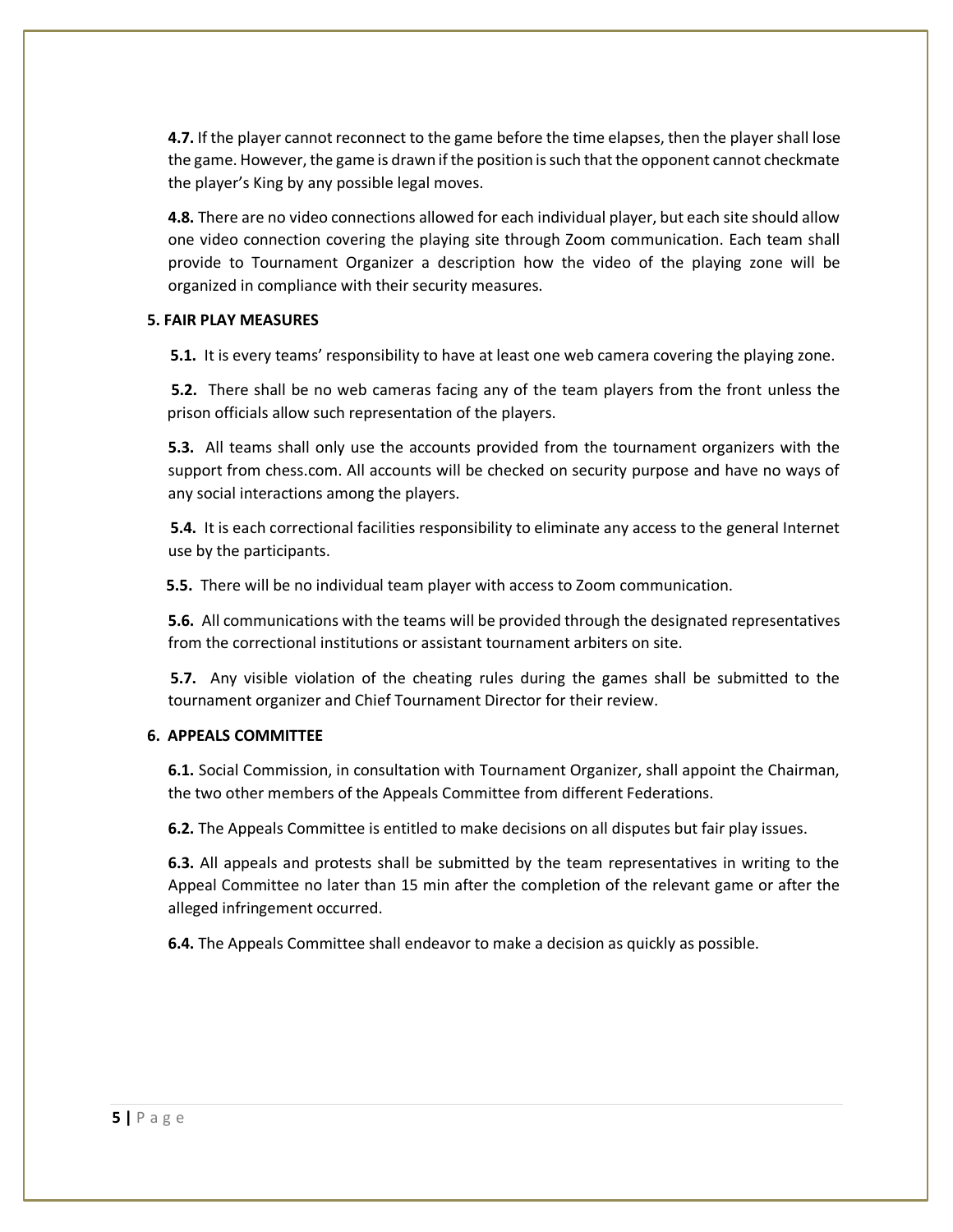#### **Annex I. FIDE Online Chess Regulations**

**<https://handbook.fide.com/files/handbook/OnlineChessRegulations.pdf>**

**Annex II. Tie-Break Rules**

## **1.** Stage 1. GROUPS and Stage 2. FINAL GROUPS

At the end of each group tournament, team ranking is decided by using:

(a) Match point totals (2 for a win, 1 for a draw, 0 for a loss)

(b) Game point totals (1 for each game won, ½ for each game drawn, 0 for each game lost)

(c) Match point totals in the results between the teams which remain tied

(d) Game point totals in the results between the teams which remain tied

(e) Sonneborn-Berger (Matchpoints)

(f) Sonneborn-Berger (Gamepoints)

(g) Drawing of lots, if there remain teams tied in positions that qualify for Stage 2.

**2.** Stage 2. PLAY-OFF / FINAL MATCH

**2. 1.** In the event of a drawn duel (each team wins one of the two rapid matches, or both matches are drawn), board points shall not be used as the tie-break. The tie shall be broken with two blitz matches.

**2.2.** In the event of a drawn duel (each team wins one of the two blitz matches, or both matches are drawn), board points shall not be used as the tie-break. The tie shall be broken with an Armageddon match.

The time control for blitz match: 3 minutes + 2 seconds increment per move, starting from move 1.

**2. 3.** A drawing of lots for Armageddon match shall be done immediately after blitz matches. The captain of each team shall nominate one player. Once one player for each team has been nominated, there shall be a drawing of lots to determine which player can choose whether they play white or black. The time limit for the Armageddon game is 5 minutes for white, and 4 minutes for black, with no increment. If the player with the white pieces wins the game, his/her team wins the duel. If the player with the black pieces wins or draws the game, his/her team wins the duel.